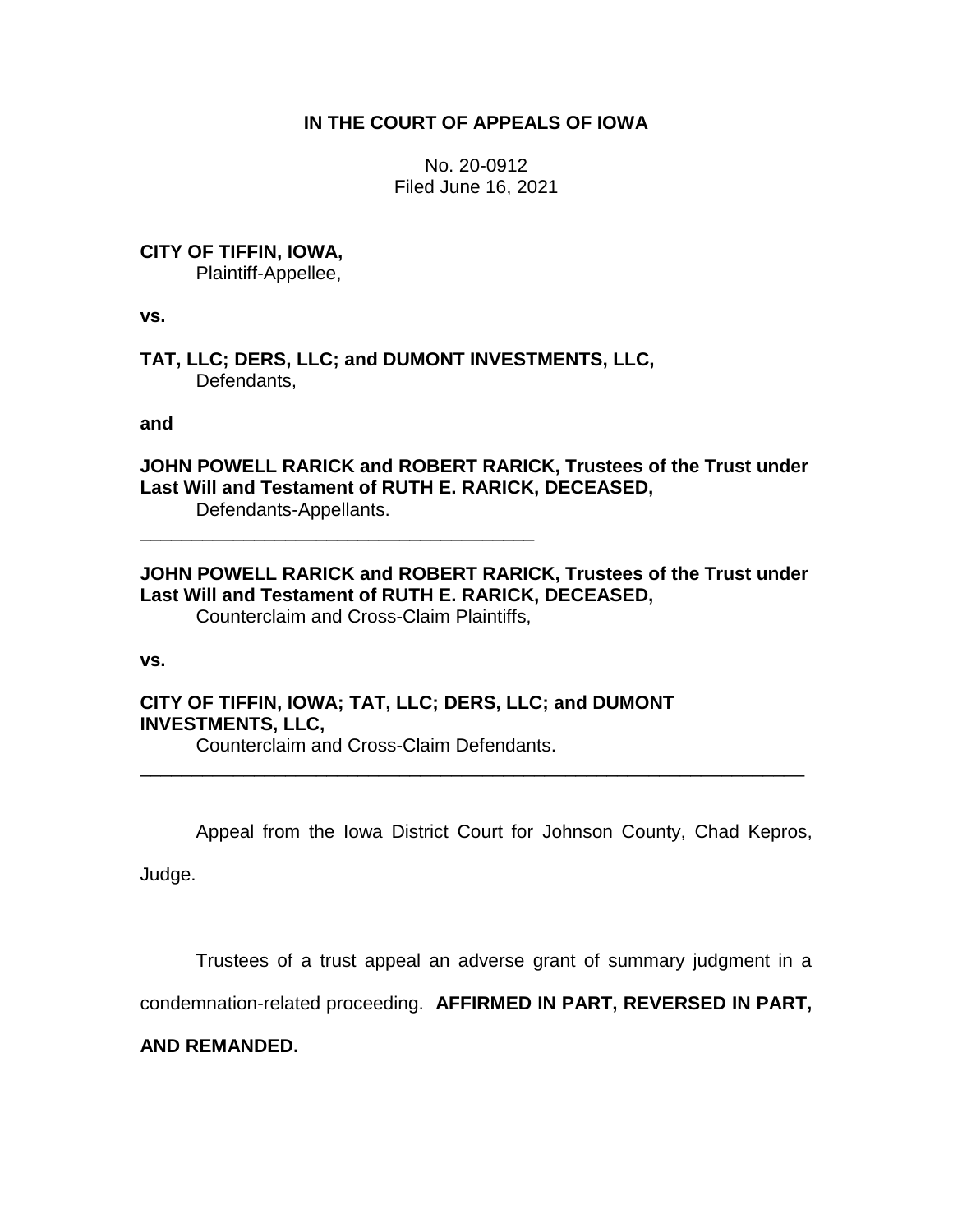Charles A. Meardon, Robert N. Downer, and Peter J. Gardner of Meardon,

Sueppel & Downer P.L.C., Iowa City, for appellants.

Robert W. Goodwin of Goodwin Law Office, P.C., Ames, for appellees.

Heard by Doyle, P.J., and Mullins and May, JJ.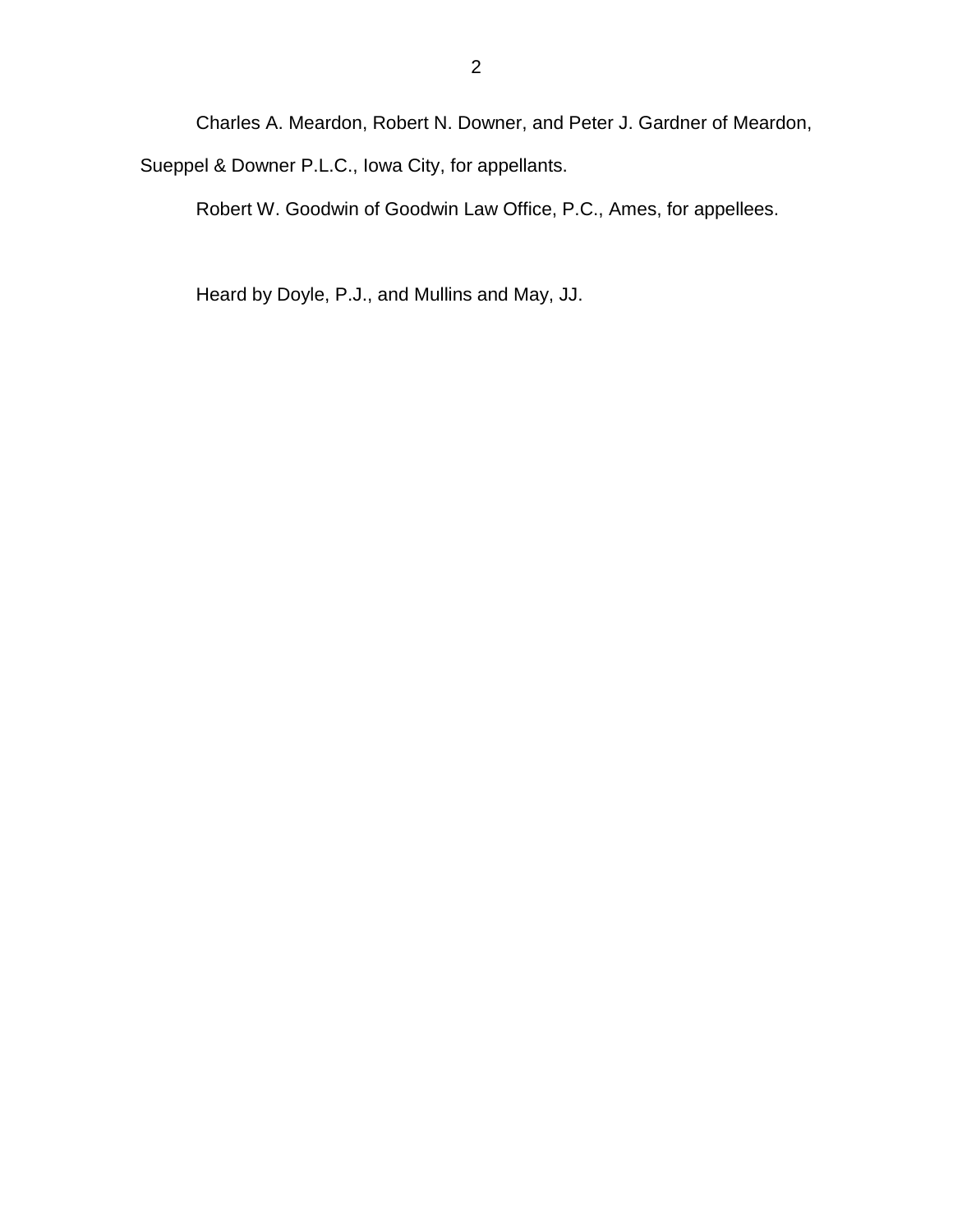#### **MULLINS, Judge.**

Trustees of a trust appeal adverse rulings in a condemnation-related proceeding. They challenge the district court's entry of summary judgment in favor of the City of Tiffin (the City), denial of their renewed motion to compel discovery, and invalidation of a conveyance made by the trust.

## **I. Background**

A portion of Forevergreen Road existed in the City prior to the events precipitating this litigation. In 2016 and 2017, the City adopted an urban renewal plan and entered into development agreements with Scott Andersen and his business entities, TAT, LLC (TAT) and DERS, LLC (DERS). The plan contemplated development of the Park Place mixed-use renewal project, was "anticipated to include the extension of Forevergreen Road," and would include tax-increment financing. The city council concluded the development would "add diversity and generate new opportunities for the Tiffin and Iowa economies" as well as "generate public gains and benefits, particularly in the creation of new jobs." According to a June 2017 amendment to the urban renewal plan, "corresponding improvements to . . . Forevergreen Road" would be "necessary for such commercial development." The resolution adopting an agreement with one of Andersen's entities confirmed the same. The resolution also noted the "economic development is a public purpose for which a City may provide grants, loans, tax incentives, guarantees and other financial assistance to or for the benefit of private persons." The "master preliminary development agreement" between the City and Andersen's businesses, signed in September, called for the businesses to undertake the extension of Forevergreen Road.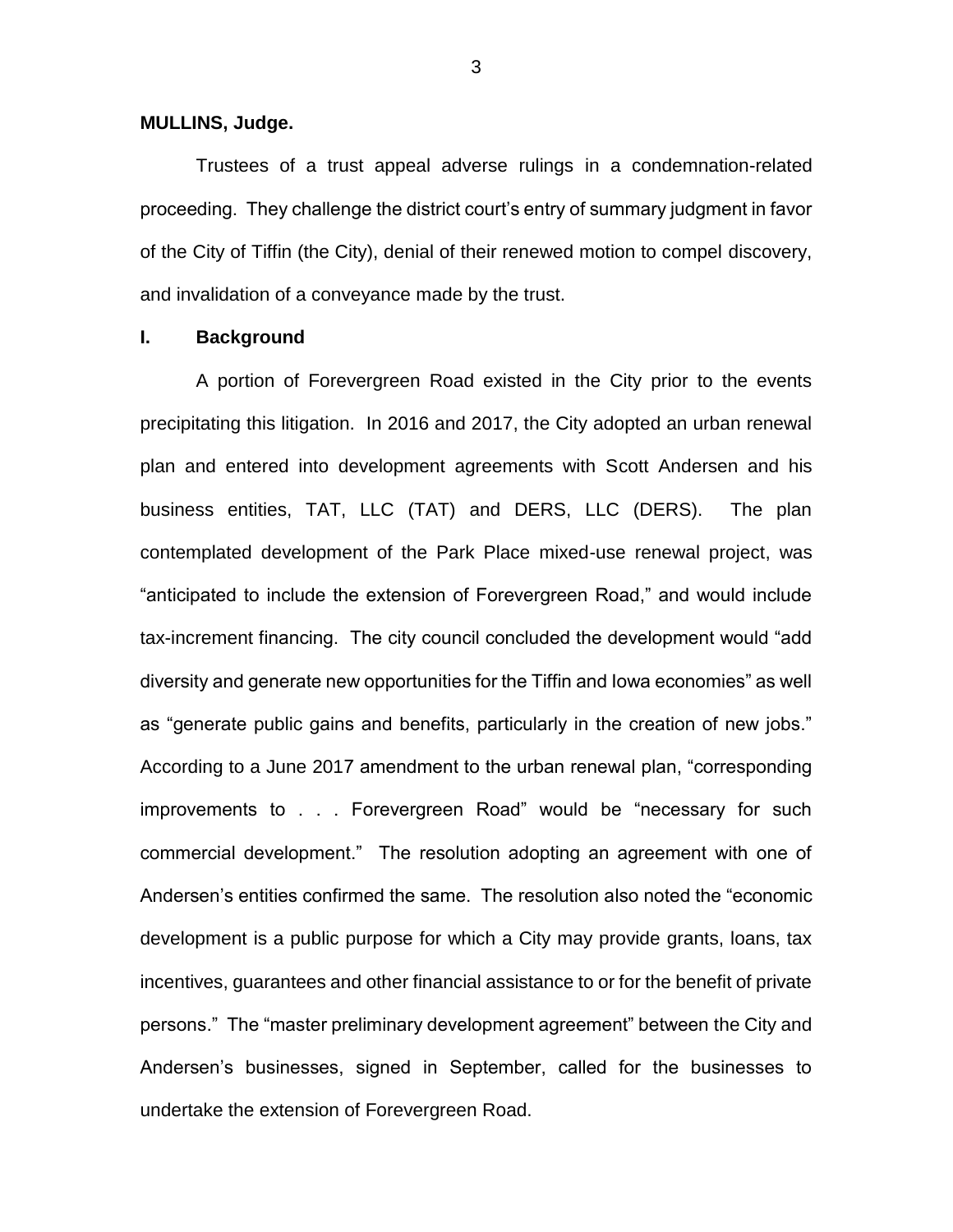At some point, the Iowa Department of Transportation (DOT) acquired nearby property for the purpose of constructing an interchange on Interstate 380 (I-380) and a new portion of Forevergreen Road in neighboring North Liberty. The original and ongoing plan for the Park Place development was to construct the City's portion of Forevergreen Road further across private tracts of land separately owned by the trust, TAT, and DERS<sup>1</sup>—to connect to the new portion of the road and interchange constructed by the DOT, which was slightly to the north of where Forevergreen road was located in Tiffin. Andersen and his agents made various offers to purchase the trust property or otherwise receive a right of way for the road extension, all of which were declined. Andersen turned to the City to either purchase or condemn the portion of the trust property it required for the extension. It appears that, in or about September 2018, the development agreement was amended to relieve Andersen and his businesses of the obligation to construct the Forevergreen Road extension, thus leaving the obligation to the City. In November 2018, the City held a public hearing, after which the City's construction of the Forevergreen Road extension, "which could include the use of condemnation," was approved.

The road was ultimately constructed from Tiffin's Forevergreen Road up to the property owned by the trust, which the trust continued to refuse to grant access to. The purple portion of the road in the following image depicts the portion of the planned road that does not fall on trust property, while the yellow area is trust property.

 $\overline{a}$ 

<sup>1</sup> Dumont Investments, LLC (Dumont) held a right of first refusal as to the land owned by DERS.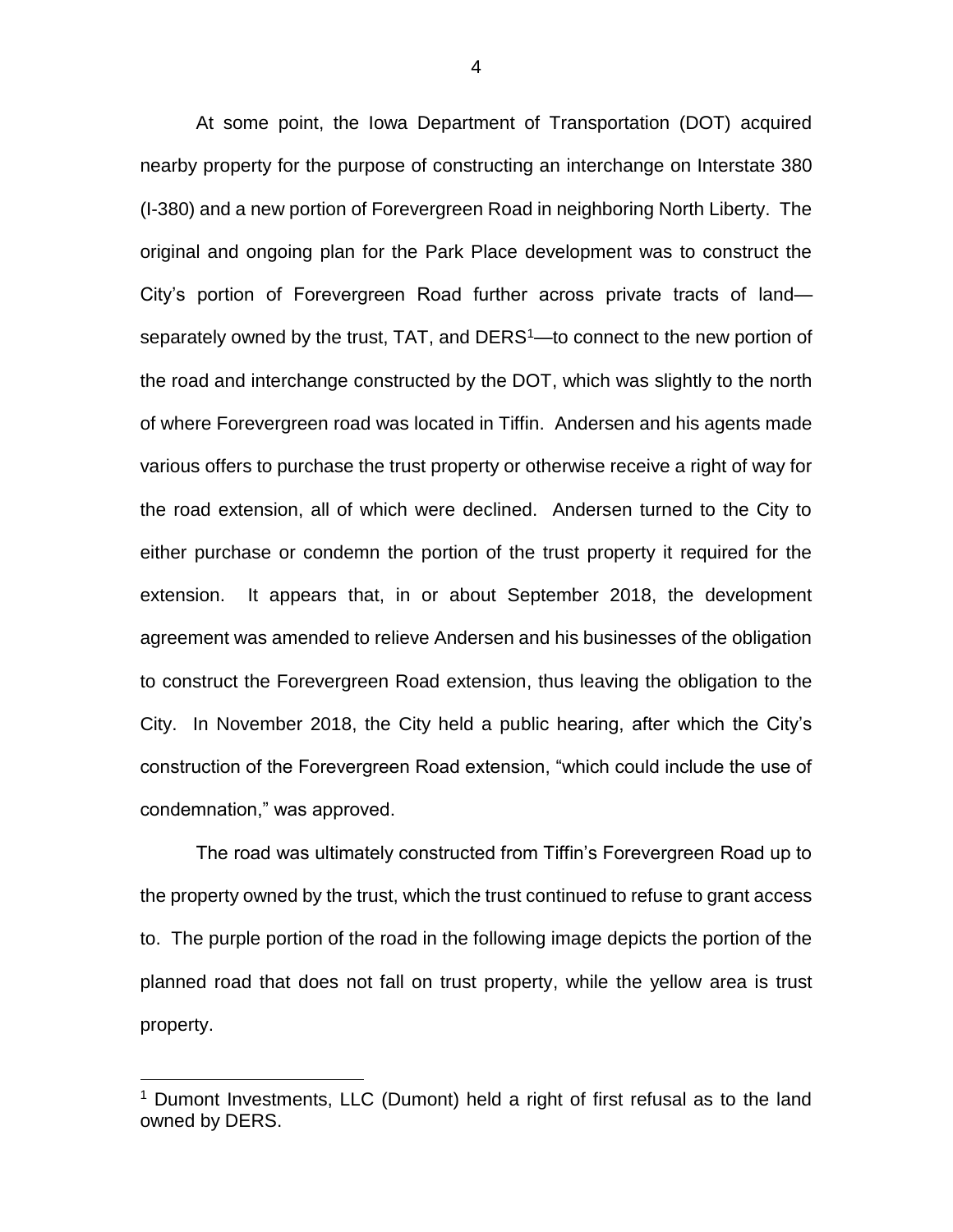

Because access to the trust property could not be obtained, a temporary road not running across the trust property was constructed to provide access to the road connecting to the new portion of Forevergreen Road, as the following image depicts.



The temporary road was opened to traffic in November 2019.

In January 2019, the City filed a petition for determination and declaration of public use or purpose, naming the trust, TAT, DERS, and Dumont as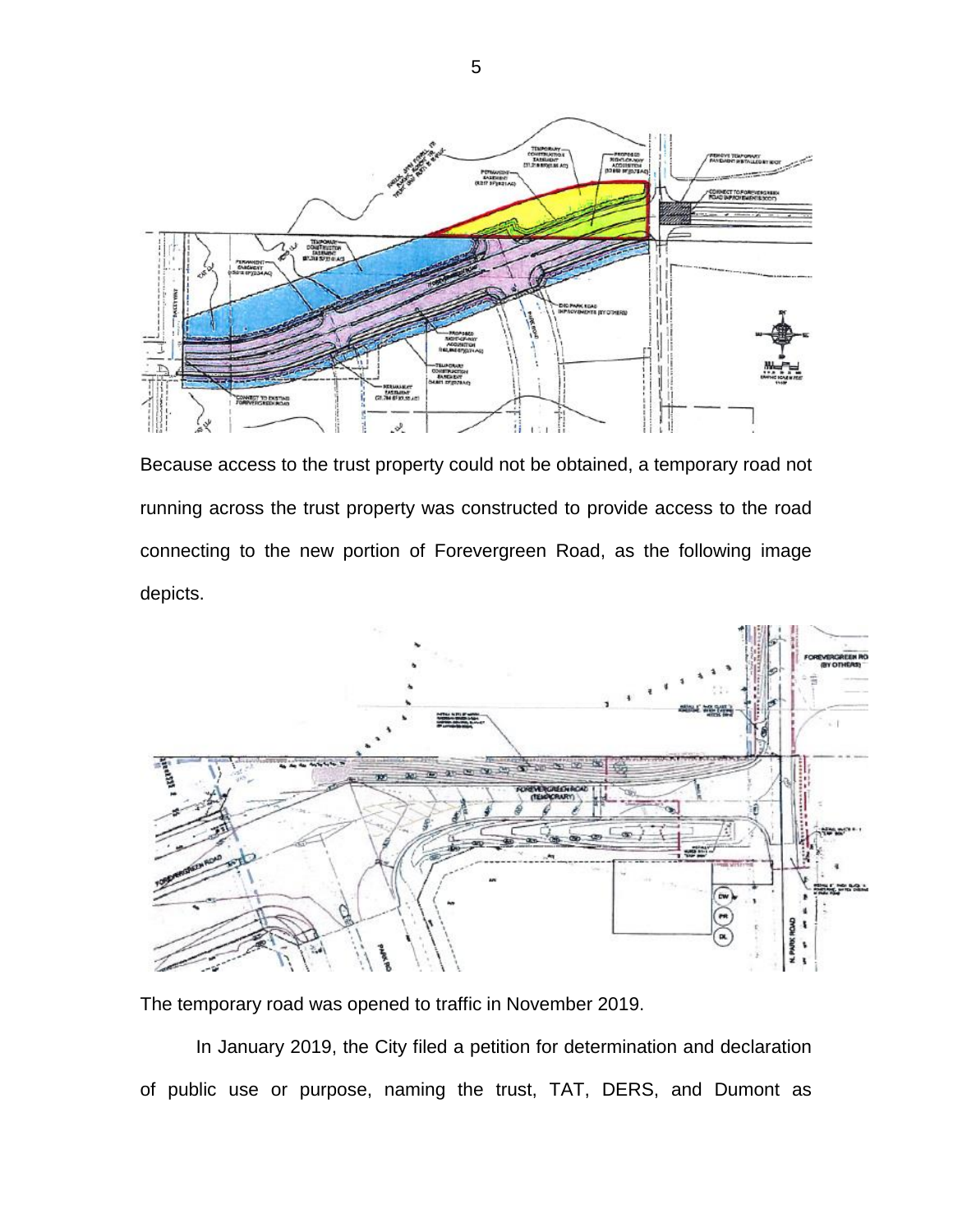defendants. *See* Iowa Code § 6A.24(2) (2019). The trustees counter- and crossclaimed, disputing the public nature of the improvement and claiming its purpose was to foster private development. *See id.* § 6A.24(1). They pointed out that DERS and TAT had a common owner, Andersen, and he began obtaining property in Tiffin for the purpose of establishing the mixed-use development. The trustees alleged that, pursuant to agreements between Andersen and the City, Andersen was originally responsible for constructing the improvement. So the trustees claimed the improvement was an economic development activity within the meaning of Iowa Code section 6A.22(2)(b) and was not public in nature, as required by section 6A.22(1). The City generally admitted the allegations but claimed it was responsible for constructing the improvement, adding it offered to purchase a right of way from the trust. The City denied the improvement was for the purpose of economic development activities.

In August 2019, the city council passed a resolution to condemn the trust property. A few days later, the trust deeded the property to the City of Coralville. The deed conveyed a portion of the property to Coralville for the purpose of constructing the extension of Forevergreen Road, with any parts of the property not encumbered by the road being conveyed back to the trust upon completion.

In January 2020, the City dismissed its claims and moved for summary judgment on the trust's counter-claim. The City claimed the trust's conveyance of the land to be condemned to Coralville divested the trust of standing to challenge condemnation. The City also filed an application for condemnation against Coralville in a separate action.

6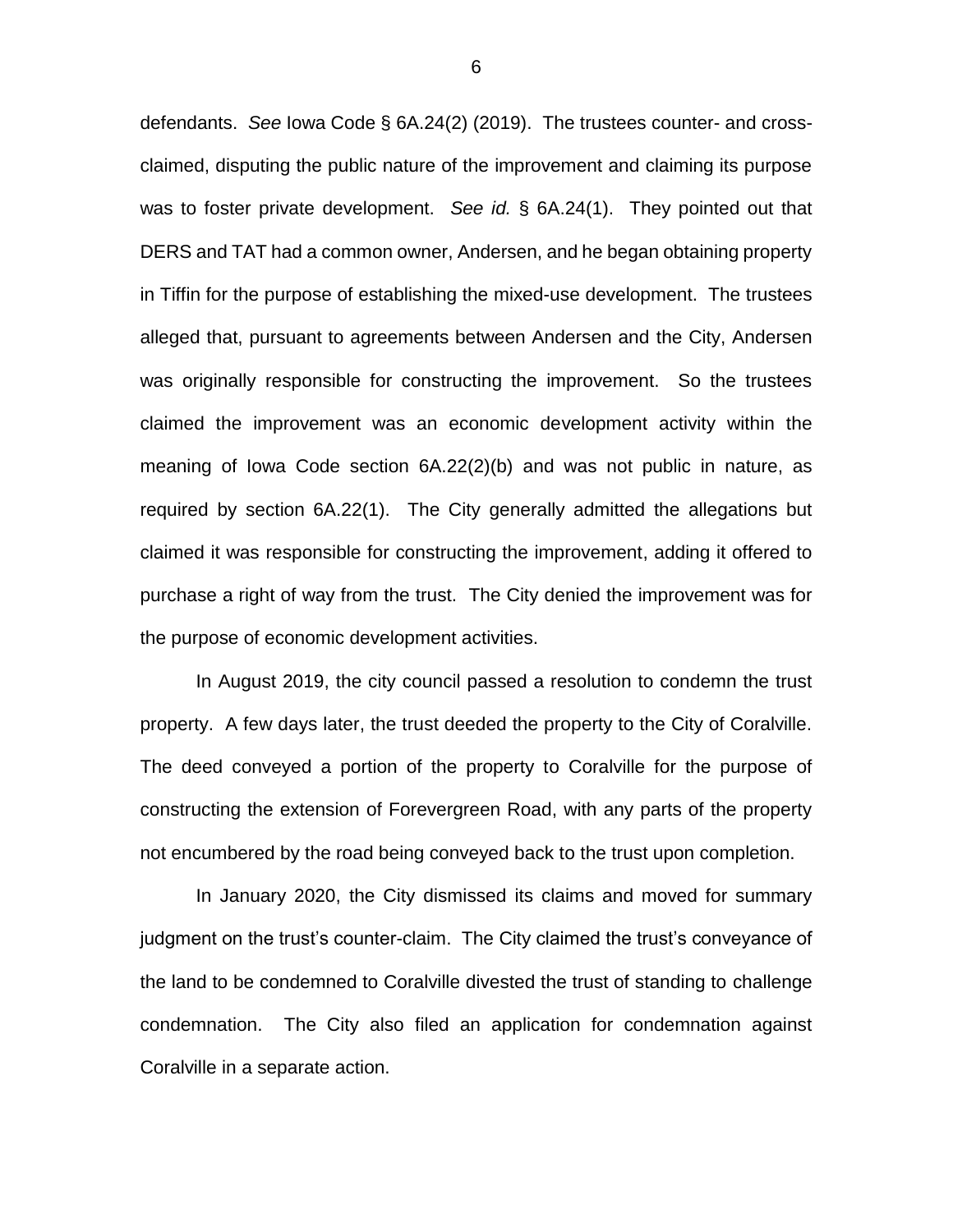The court denied the motion for summary judgment in February 2020, concluding the trust's reversionary interest in the property was sufficient to confer standing. By this point in time, the City had applied for condemnation against Coralville, a compensation commission had been appointed for the purpose of appraising damages resulting from the taking, and the commission had been scheduled to convene in March. The trust had also applied for a stay or temporary enjoinment of the compensation commission's proceedings. The court issued a stay of those proceedings in its summary judgment ruling. The court also granted the trust's motion to compel.

In March, the City filed a second motion for summary judgment. The City argued Iowa Code chapter 306 granted it authority to connect the new portion of the road to that constructed by the DOT. For this proposition, the City relied on our decision in *Hickman v. Ringgold County*, No. 19-0123, 2019 WL 5791027 (Iowa Ct. App. Nov. 6, 2019).In his supporting affidavit, the City's administrator stated the City has a responsibility "to provide the motoring public with a means of access to and from the new I-380 interchange and the newly constructed portion of Forevergreen Road in North Liberty, Iowa." He also claimed Coralville could not build the road because it was not located in that city. The trust resisted and filed a second motion to compel.

In April, the court entered a ruling granting summary judgment in favor of the City. The court found that while there may have been reliance on economic development as part of the basis for constructing Forevergreen Road, its construction for connection to Forevergreen Road in North Liberty "has a public use, serves a public purpose, and is a public improvement." The court also found

7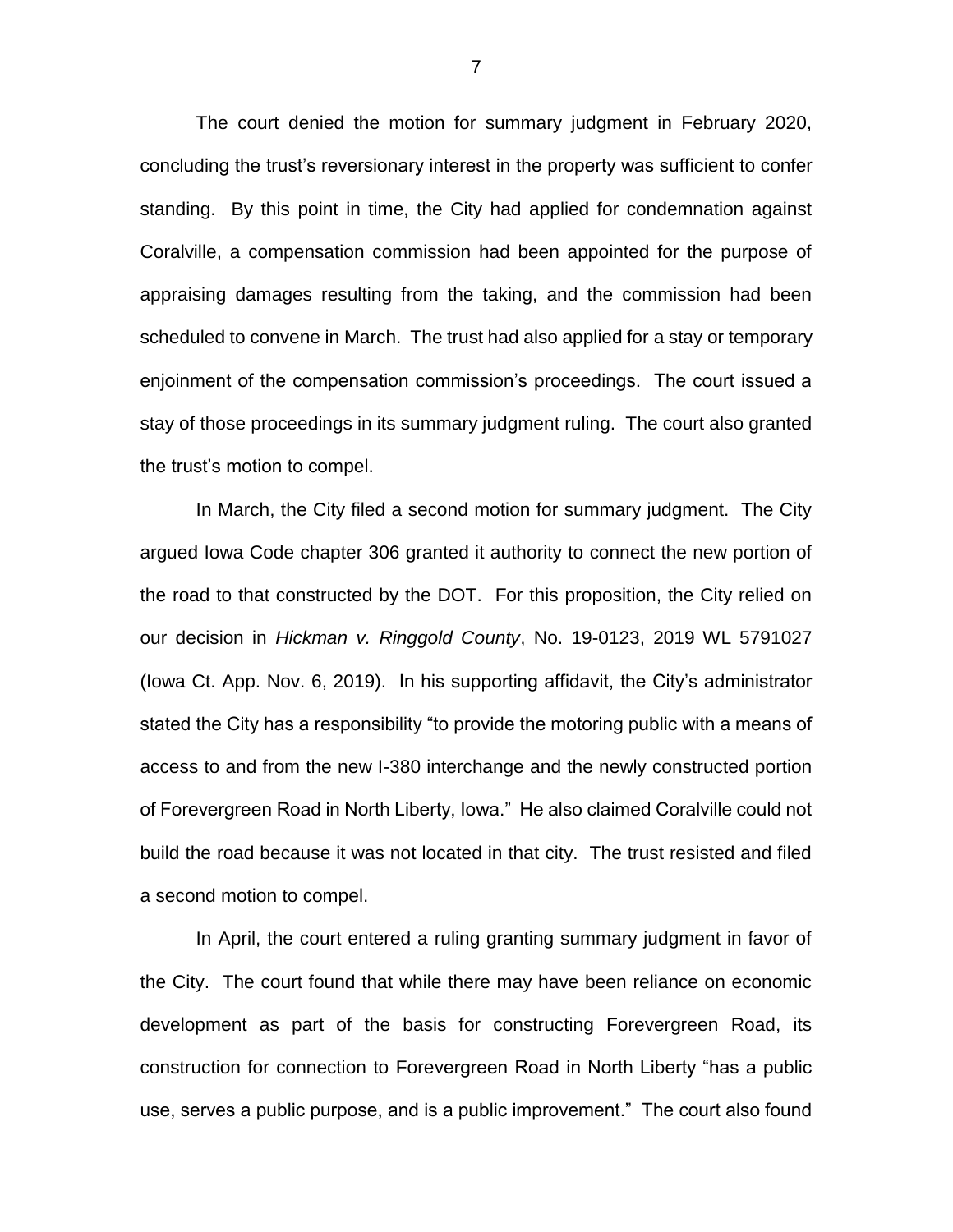the conveyance to Coralville was invalid. The court denied the trust's motion to compel as moot. The court denied the trust's subsequent motion to reconsider, enlarge, or amend.

The trust appeals.

### **II. Standard of Review**

"The standard of review for district court rulings on summary judgment is for correction of errors at law." *Kunde v. Estate of Bowman*, 920 N.W.2d 803, 806 (Iowa 2018). Summary judgement is only appropriate when the moving party has shown "that there is no genuine issue as to any material fact and that the moving party is entitled to a judgment as a matter of law." Iowa R. Civ. P. 1.981(3). "An issue of fact is 'material' only when the dispute involves facts which might affect the outcome of the suit, given the applicable governing law." *Nelson v. Lindaman*, 867 N.W.2d 1, 6 (Iowa 2015) (quoting *Wallace v. Des Moines Indep. Cmty. Sch. Dist. Bd. of Dirs.*, 754 N.W.2d 854, 857 (Iowa 2008))."In determining whether a grant of summary judgment was appropriate, we examine the record in the light most favorable to the nonmoving party, drawing all legitimate inferences that may be drawn from the evidence in his or her favor." *Homan v. Branstad*, 887 N.W.2d 153, 163–64 (Iowa 2016). Summary judgment is appropriate "if the record reveals only a conflict concerning the legal consequences of undisputed facts." *Nelson*, 867 N.W.2d at 6 (quoting *Wallace*, 754 N.W.2d at 857). "To the extent we are asked to engage in statutory interpretation, our review is [also] for correction of errors at law." *DuTrac Cmty. Credit Union v. Hefel*, 893 N.W.2d 282, 289 (Iowa 2017).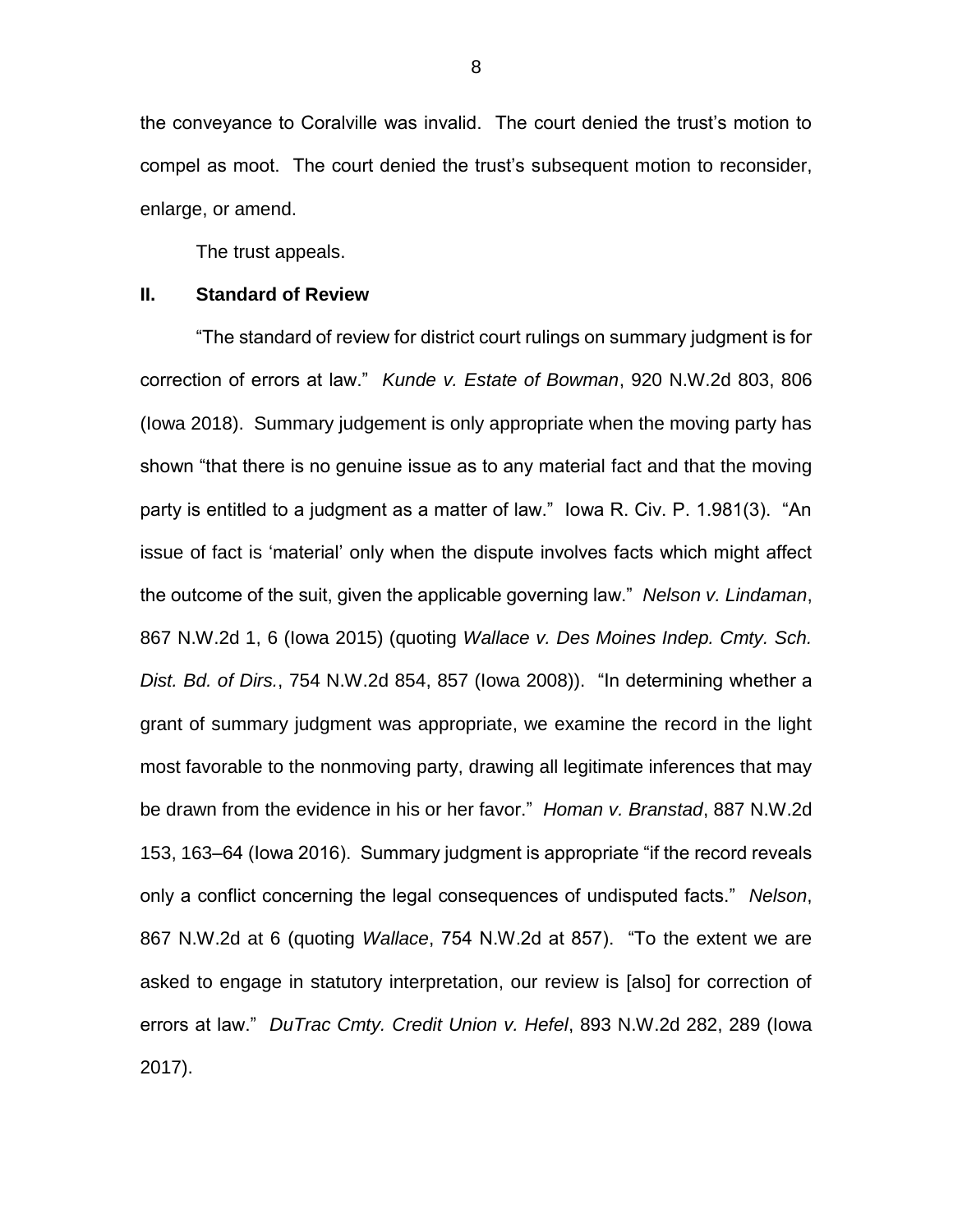We review a ruling on a motion to compel discovery for discretionary abuse. *Keefe v. Bernard*, 774 N.W.2d 663, 667 (Iowa 2009). A reversal is only warranted when the grounds underlying a district court order are clearly unreasonable or untenable. *Wells Dairy, Inc. v. Am. Indus. Refrigeration, Inc.*, 690 N.W.2d 38, 43 (Iowa 2004).

#### **III. Analysis**

#### A. Summary Judgment

The trust first argues the court erred in granting the City summary judgment on the trust's claim that the purpose for which condemnation was being sought was for "economic development activities," within the meaning of Iowa Code section 6A.22(2)(b), and the City therefore has no authority to condemn through eminent domain because economic development activities do not amount to "a public purpose, public use, or public improvement." *See* Iowa Code § 6A.22(1).

First, the trust argues it generated questions of material fact and the court inappropriately weighed evidence in granting summary judgment. The only alleged question of material fact the trust points to is whether the DOT's construction plans changed at some point, which created a necessity that the trust property be acquired for connection to the DOT's portion of Forevergreen Road. But, upon our review, we are unable to conclude this fact question was material to the issue of whether condemnation was being sought impermissibly for "economic development activities" or appropriately for "a public purpose, public use, or public improvement," which was the sole basis for the trust's challenge to condemnation. The question of whether the DOT changed its plans at some point has no bearing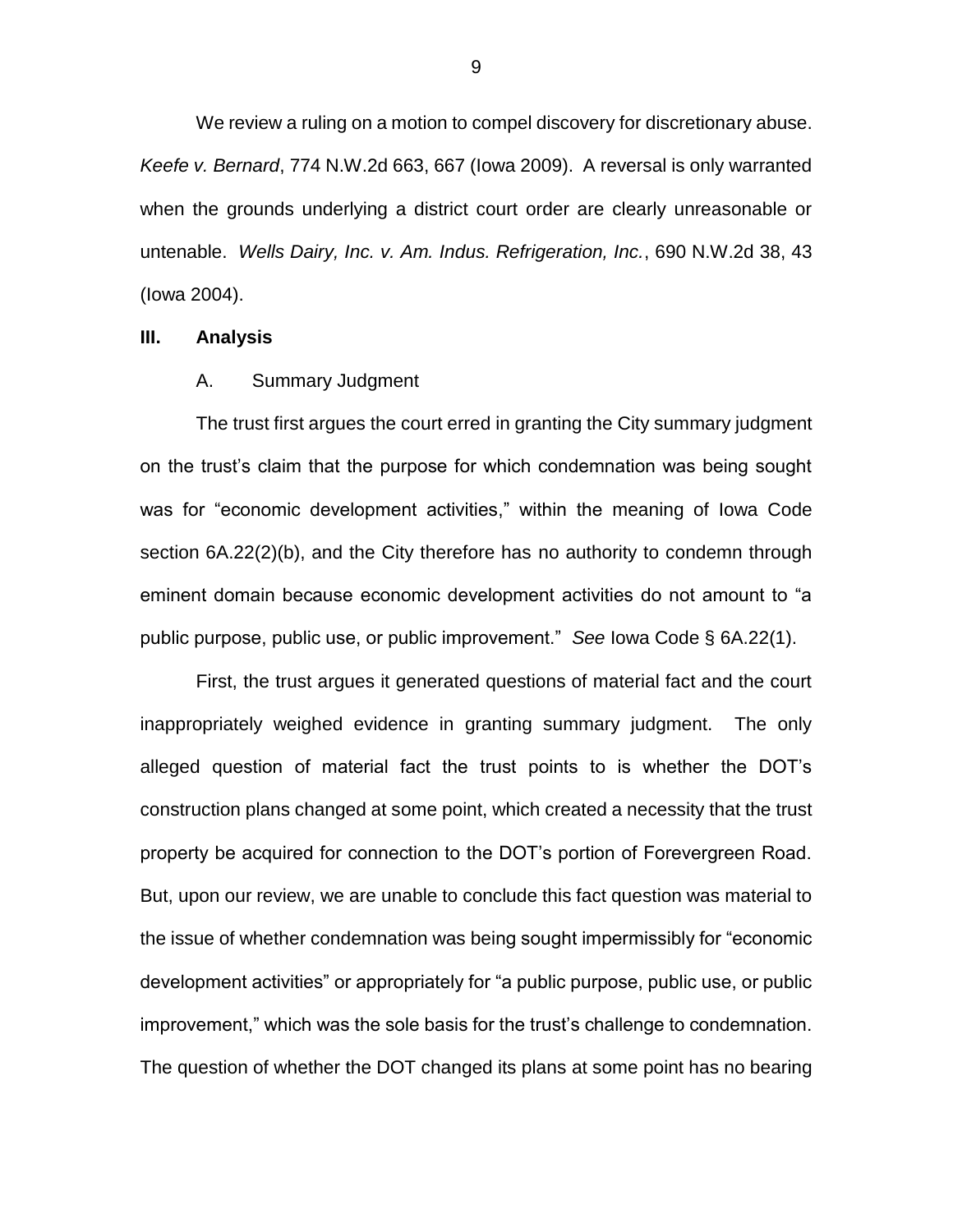on whether condemnation was being sought for a proper purpose, so this fact issue is not a basis for reversing summary judgment. *See Nelson*, 867 N.W.2d at 6.

Next, the trust complains of the court's purported reliance on our decision in *Hickman v. Ringgold County*, which the trust claims we wrongly decided in the first place, in granting summary judgment.<sup>2</sup> In doing so, the trust wholly ignores a separate important portion of the district court's holding aside from the *Hickman* issues. While the court agreed the road project fell within chapter 306 and was

 $\overline{a}$ 2 In *Hickman*, Ringgold County sought to condemn private property "for the construction of a new road for the future location of a new concrete batch plant." 2019 WL 5791027, at \*1. The property owners filed suit, arguing "condemnation was 'in violation of . . . section 6A.22(2)(a)(3)' because it was 'solely for the purpose of facilitating the incidental private use of the" plant. *Id.* On appeal, we agreed condemnation based on the county's rationale, economic development, violated section 6A.22(2)(b), which "categorically excludes 'economic development activities' from the definition of public purpose." *Id.* at \*1–2. That being said, we found the county had statutory authority to upgrade the road under section 306.27, which provides a county board of supervisors "as to secondary roads on [its] own motion may change the course of any part of any road . . . , to straighten a road, or to cut off dangerous corners, turns or intersections on the highway, or to widen a road above statutory width." *Id.* at \*2 (second alteration in original).So by virtue of section 6A.21(2), which provides "[t]he limitation on the definition of public use, public purpose, or public improvement does not apply to the establishment, relocation, or improvement of a road pursuant to chapter 306," condemnation was statutorily permitted. *Id.*

The trust argues *Hickman* "glossed over" and did not address "whether the agricultural ground exemptions to the limitations on the definition of public use, purpose or improvement found in section 6A.21(2) were intended to apply to property owner challenges based on section 6A.22." It claims section 6A.21 "applies specifically and only to agricultural land," while section 6A.22 "is not limited to agricultural land" and provides additional limitations on the exercise of eminent domain. So according to the trust, the chapter 306 exception contained in section 6A.21(2) only applies to the definition of public use, purpose, or improvement, contained in section 6A.21(1)(d), which excludes "the authority to condemn agricultural land for private development purposes," while the chapter 306 exception does not apply to the additional prohibition against condemnation for "economic development activities" contained in section 6A.22(2)(b). Based on our disposition, we find it unnecessary to address the trust's challenge to *Hickman*.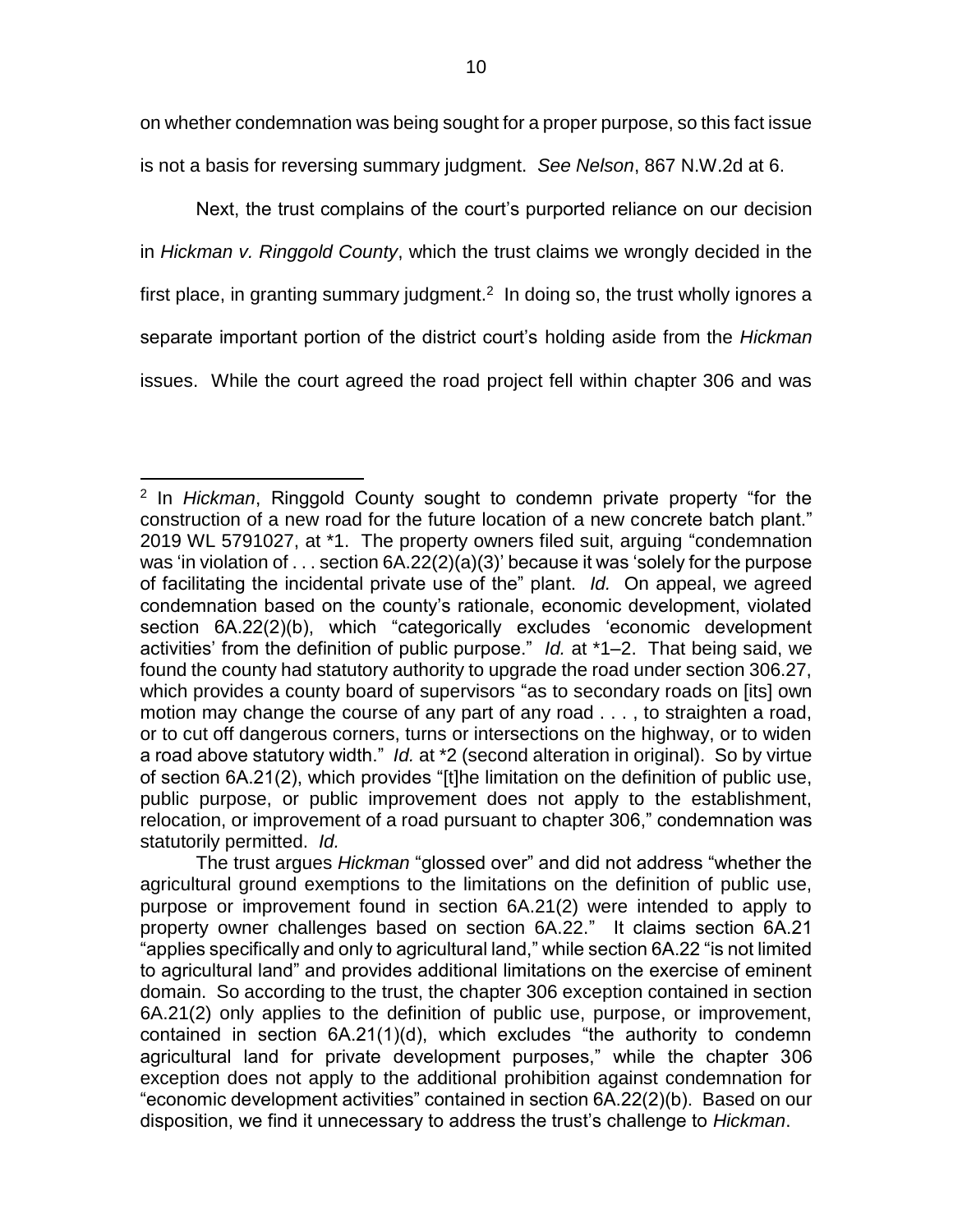therefore a proper purpose under section  $6A.21(2),<sup>3</sup>$  the court found that, while there is some economic development activity in the area, the road will have a public use, serve a public purpose, and amount to a public improvement. We proceed to assess that conclusion for legal error.

"[T]he authority of an acquiring agency to condemn any private property through eminent domain may only be exercised for a public purpose, public use, or public improvement." Iowa Code § 6A.22(1). "Public use," "public purpose," or "public improvement" means, among other things, "[p]rivate use that is incidental to the public use of the property, provided that no property shall be condemned *solely* for the purpose of facilitating such incidental private use." *Id.* § 6A.22(2)(a)(3) (emphasis added).

*Except as specifically included in the definition in paragraph "a"*, "public use" or "public purpose" or "public improvement" does not mean economic development activities resulting in increased tax revenues, increased employment opportunities, privately owned or privately funded housing and residential development, privately owned or privately funded commercial or industrial development, or the lease of publicly owned property to a private party.

*Id.* § 6A.22(2)(b) (emphasis added). So unless the use, purpose, or improvement is public within the meaning of section 6A.22(2)(a), it cannot be considered public if it involves "economic development activities resulting in increased tax revenues, increased employment opportunities, privately owned or privately funded housing and residential development, privately owned or privately funded commercial or industrial development, or the lease of publicly owned property to a private party." *Id*.

 $\overline{a}$ 

 $3$  We find it unnecessary to decide whether chapter 306 rendered the project a proper purpose under section 6A.21(2).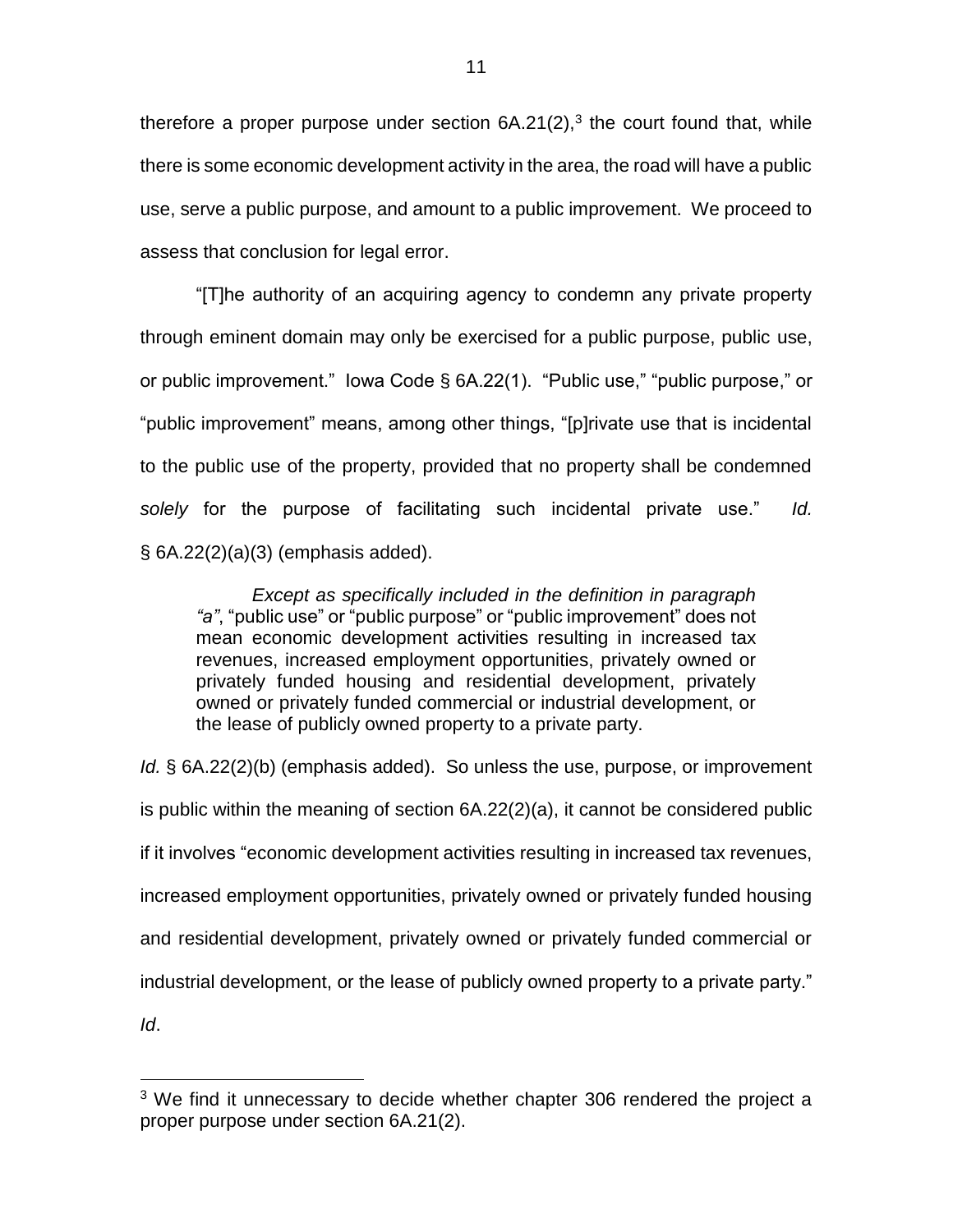Below, the trust largely argued because the extension of the road was a part of the larger mixed-use development project, it amounted to an economic development activity. That would certainly be the case if trust property was to be condemned and displaced with mixed-use activities. That is not what we have here. It is being displaced with a road, leading to a newly constructed interchange on I-380. The road in its entirety will border the outside of the development and will become a public road upon its completion. And the road will not serve as an access point to I-380 for only the new development; it will serve as an access point to the entire motoring public in the area, including the public that was there and located to the west prior to the existence of the development. While the site plans indicate there will be roads from the development connecting to Forevergreen Road from the south, we find such private use is merely incidental to the public use of the property and reasonable minds could not draw different inferences or reach different conclusions based on the facts before us. *See id.* § 6A.22(2)(a)(3); *Hedlund v. State*, 930 N.W.2d 707, 717 (Iowa 2019). Because the private use will only be incidental to the public use, and the condemnation is not purposed solely on facilitating such incidental private use, we agree with the district court that the road will have a public use, serve a public purpose, and amount to a public improvement within the meaning of section 6A.22(2)(a)(3). Because the exercise of eminent domain here is "specifically included in the definition of paragraph 'a'" of section 6A.22(2), the presence of the ancillary economic development activities does not negate the public nature of the use, improvement, or purpose. *See* Iowa Code  $\S$  6A.22(2)(b).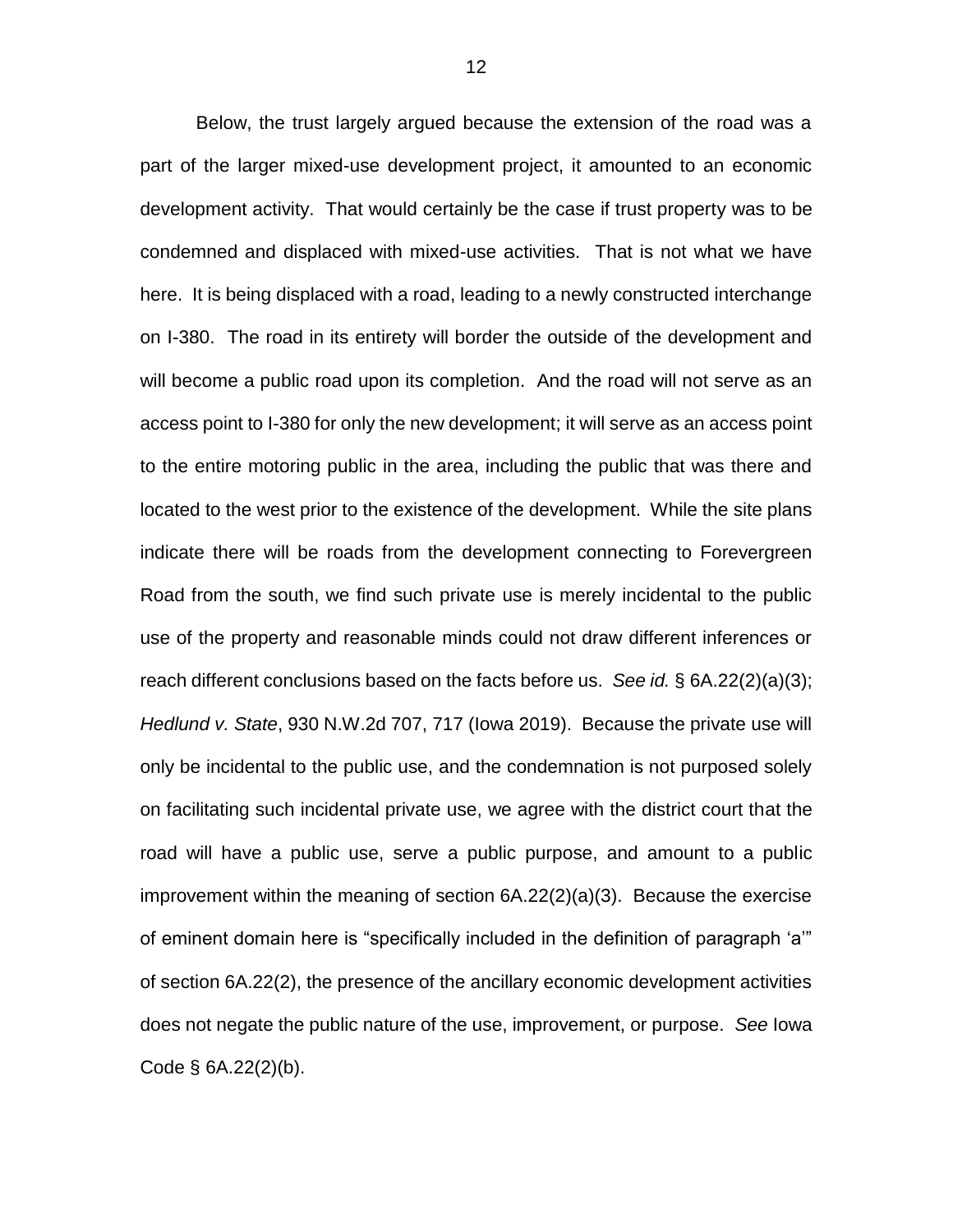Having examined the record in the light most favorable to the trust and drawn all legitimate inferences in its favor, the legal consequence of the undisputed facts that we find material is the City's entitlement to judgment as a matter of law. We affirm the entry of summary judgment in favor of the City on the trust's section 6A.24(1) challenge to the City's exercise of eminent domain authority.

#### B. Motion to Compel

The trust argues the court abused its discretion in denying its motion to compel discovery in conjunction with granting summary judgment. On appeal, the trust only appears to argue it should have been entitled to further discovery on the issue of the DOT allegedly changing its construction plans, thus allegedly necessitating the need for trust property by the City. As noted above, the question of whether the DOT changed its plans at some point has no bearing on whether condemnation was being sought for a proper purpose. So we agree discovery on that issue was irrelevant, and we affirm the denial of the motion to compel.

## C. Quit Claim Deed

Lastly, the trust argues the district court "erred in invalidating the quit claim deed from the trust to Coralville." While the court noted in its summary judgment ruling its determination that the conveyance was invalid, the dispositive portion of the ruling did not order invalidation of the conveyance. When the trust asked for clarification in its motion to reconsider, enlarge, or amend, the court simply noted it stood "by its findings and conclusions regarding the quit claim deed" in the summary judgment ruling. To the extent the summary judgment ruling could be read to invalidate the conveyance, we agree with the trust that the validity of the conveyance was not germane to the claim before the court—that the City was not